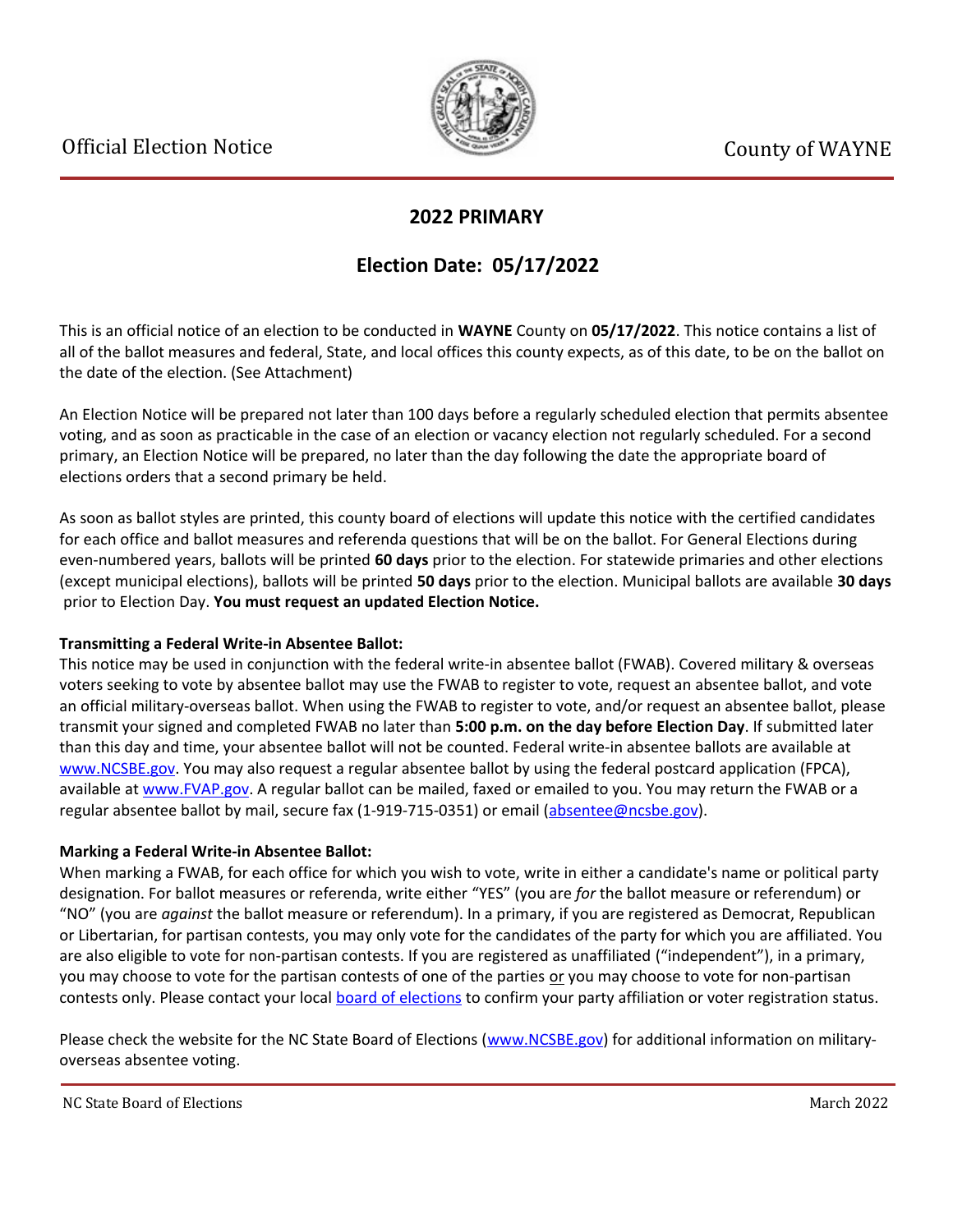# **Election Notice Of Contests and Referenda WAYNE BOARD OF ELECTIONS (05/17/2022)**

#### **WAYNE BOARD OF ELECTIONS (05/17/2022)**

|                                            | <b>CANDIDATE NAME</b>                | <b>NAME ON BALLOT</b>          | <b>PARTY</b> |  |
|--------------------------------------------|--------------------------------------|--------------------------------|--------------|--|
| <b>US SENATE</b>                           |                                      |                                |              |  |
|                                            | <b>JAMES CARR</b>                    | James L. Carr, Jr.             | <b>DEM</b>   |  |
|                                            | ROBERT COLON                         | <b>Robert Colon</b>            | DEM          |  |
|                                            | ALYSSIA HAMMOND                      | Alyssia Rose-Katherine Hammond | <b>DEM</b>   |  |
|                                            | <b>CONSTANCE JOHNSON</b>             | Constance (Lov) Johnson        | <b>DEM</b>   |  |
|                                            | <b>TOBIAS LAGRONE</b>                | <b>Tobias LaGrone</b>          | <b>DEM</b>   |  |
|                                            | <b>BRENDAN MAGINNIS</b>              | B. K. Maginnis                 | <b>DEM</b>   |  |
|                                            | <b>EVERETTE NEWTON</b>               | <b>Rett Newton</b>             | <b>DEM</b>   |  |
|                                            | <b>MARCUS WILLIAMS</b>               | Marcus W. Williams             | <b>DEM</b>   |  |
|                                            | <b>GREGORY ANTOINE</b>               | Greg Antoine                   | <b>DEM</b>   |  |
|                                            | <b>CHERI BEASLEY</b>                 | Cheri Beasley                  | <b>DEM</b>   |  |
|                                            | PATRICE BOOKER                       | Chrelle Booker                 | <b>DEM</b>   |  |
|                                            | <b>MARJORIE EASTMAN</b>              | Marjorie K. Eastman            | <b>REP</b>   |  |
|                                            | <b>DAVID FLAHERTY</b>                | David Flaherty                 | <b>REP</b>   |  |
|                                            | <b>BENJAMIN GRIFFITHS</b>            | Benjamin E. Griffiths          | <b>REP</b>   |  |
|                                            | <b>KENNETH HARPER</b>                | Kenneth Harper, Jr.            | <b>REP</b>   |  |
|                                            | <b>PATRICK MCCRORY</b>               | Pat McCrory                    | <b>REP</b>   |  |
|                                            | <b>CHARLES MOSS</b>                  | <b>Charles Kenneth Moss</b>    | <b>REP</b>   |  |
|                                            | LICHIA SIBHATU                       | Lichia Sibhatu                 | <b>REP</b>   |  |
|                                            | DEBORA TSHIOVO                       | Debora Tshiovo                 | <b>REP</b>   |  |
|                                            | <b>BRADLEY WALKER</b>                | Mark Walker                    | <b>REP</b>   |  |
|                                            | JENNIFER BANWART                     | Jen Banwart                    | <b>REP</b>   |  |
|                                            | <b>LEE BRIAN</b>                     | Ms. Lee A. Brian               | <b>REP</b>   |  |
|                                            | <b>LEONARD BRYANT</b>                | Leonard L. Bryant              | <b>REP</b>   |  |
|                                            | THEODORE BUDD                        | <b>Ted Budd</b>                | <b>REP</b>   |  |
|                                            | ANDREW BULECZA                       | Drew Bulecza                   | <b>REP</b>   |  |
| US HOUSE OF REPRESENTATIVES DISTRICT<br>03 |                                      |                                |              |  |
|                                            | <b>BARBARA GASKINS</b>               | Barbara D. Gaskins             | <b>DEM</b>   |  |
|                                            | <b>JOSEPH SWARTZ</b>                 | Joe Swartz                     | DEM          |  |
|                                            | ANTHONY COWDEN                       | Tony Cowden                    | <b>REP</b>   |  |
|                                            | <b>ERIC EARHART</b>                  | <b>Eric Earhart</b>            | <b>REP</b>   |  |
|                                            | <b>BRIAN FRIEND</b>                  | <b>Brian Michael Friend</b>    | <b>REP</b>   |  |
|                                            | <b>GREGORY MURPHY</b>                | <b>Greg Murphy</b>             | <b>REP</b>   |  |
|                                            | <b>GEORGE PAPASTRAT</b>              | George J. Papastrat            | <b>REP</b>   |  |
| 13                                         | US HOUSE OF REPRESENTATIVES DISTRICT |                                |              |  |
|                                            | <b>NATHAN CLICK</b>                  | Nathan Click                   | <b>DEM</b>   |  |
|                                            | <b>DENTON LEE</b>                    | Denton Lee                     | DEM          |  |
|                                            | <b>GEORGE NICKEL</b>                 | <b>Wiley Nickel</b>            | <b>DEM</b>   |  |
|                                            | SAMUEL SEARCY                        | Sam Searcy                     | <b>DEM</b>   |  |
|                                            | <b>JAMIE BOWLES</b>                  | Ms. Jamie Campbell Bowles      | <b>DEM</b>   |  |
|                                            | <b>KELLY DAUGHTRY</b>                | Kelly Kathleen Daughtry        | <b>REP</b>   |  |
|                                            | <b>RENEE ELLMERS</b>                 | Renee Ellmers                  | <b>REP</b>   |  |
|                                            | ROBERT HINES                         | Bo Hines                       | <b>REP</b>   |  |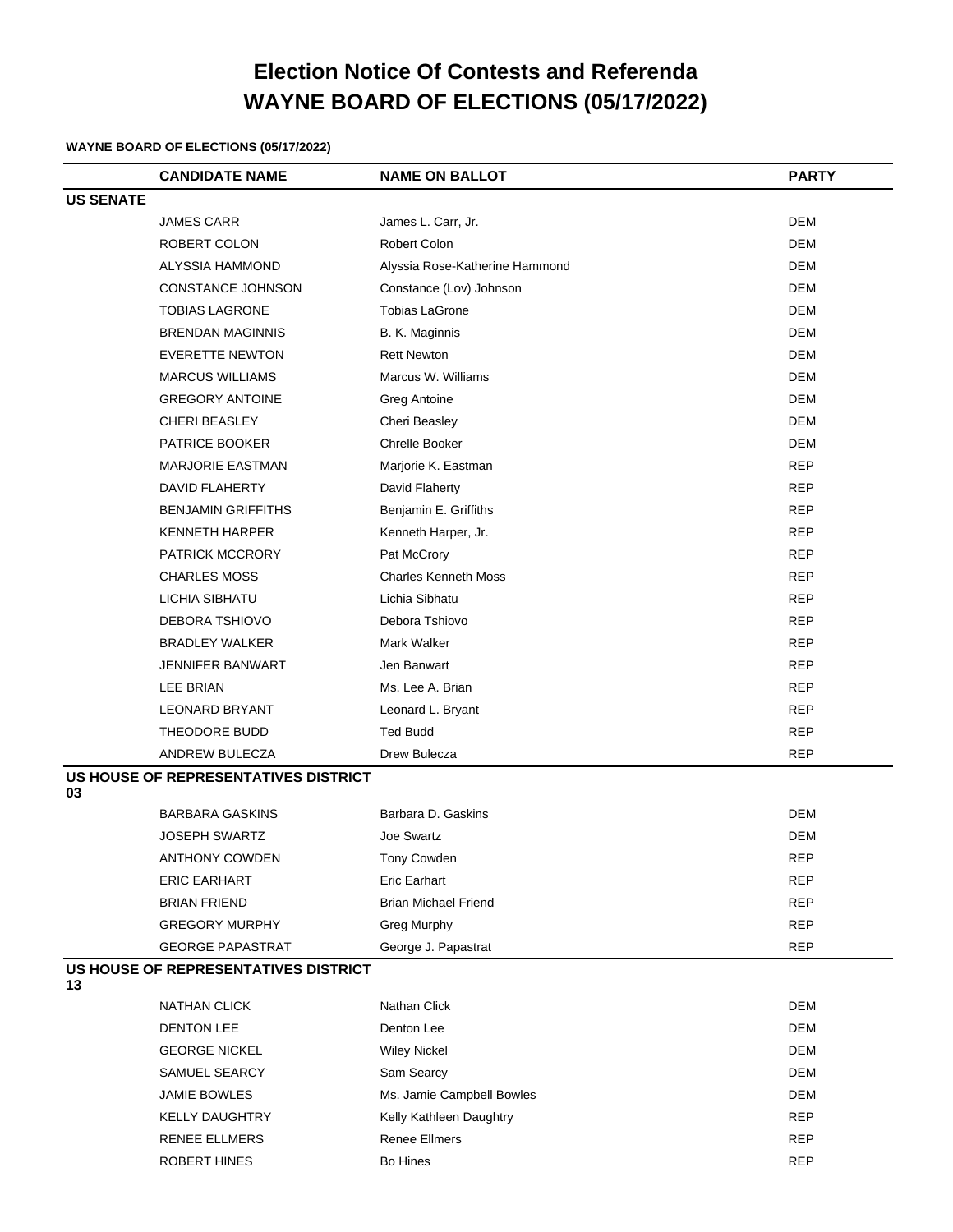|                                                               | <b>CANDIDATE NAME</b>                     | <b>NAME ON BALLOT</b>        | <b>PARTY</b> |  |
|---------------------------------------------------------------|-------------------------------------------|------------------------------|--------------|--|
|                                                               | <b>KENT KEIRSEY</b>                       | Kent Keirsey                 | <b>REP</b>   |  |
|                                                               | <b>JESSICA MOREL</b>                      | Jessica Morel                | <b>REP</b>   |  |
|                                                               | CHAD SLOTTA                               | <b>Chad Slotta</b>           | <b>REP</b>   |  |
|                                                               | <b>KEVIN WOLFF</b>                        | Kevin Alan Wolff             | <b>REP</b>   |  |
|                                                               | <b>DEVAN BARBOUR</b>                      | DeVan Barbour                | <b>REP</b>   |  |
| <b>SEAT 05</b>                                                | <b>NC SUPREME COURT ASSOCIATE JUSTICE</b> |                              |              |  |
|                                                               | <b>VICTORIA PRINCE</b>                    | Victoria E. Prince           | <b>REP</b>   |  |
|                                                               | APRIL WOOD                                | April C. Wood                | <b>REP</b>   |  |
|                                                               | <b>CURTIS ALLEN</b>                       | <b>Trey Allen</b>            | <b>REP</b>   |  |
|                                                               | <b>NC COURT OF APPEALS JUDGE SEAT 09</b>  |                              |              |  |
|                                                               | ELIZABETH FRESHWATER SMITH                | <b>Beth Freshwater Smith</b> | <b>REP</b>   |  |
|                                                               | DONNA STROUD                              | Donna Stroud                 | <b>REP</b>   |  |
|                                                               | <b>NC COURT OF APPEALS JUDGE SEAT 11</b>  |                              |              |  |
|                                                               | MICHAEL STADING                           | Michael J. Stading           | <b>REP</b>   |  |
|                                                               | <b>CHARLTON ALLEN</b>                     | Charlton L. Allen            | <b>REP</b>   |  |
|                                                               | <b>NC STATE SENATE DISTRICT 04</b>        |                              |              |  |
|                                                               | <b>MILTON FITCH</b>                       | Milton F. (Toby) Fitch       | <b>DEM</b>   |  |
|                                                               | <b>RAYMOND SMITH</b>                      | Raymond E. Smith, Jr.        | DEM          |  |
|                                                               | <b>JOSEPH DEMOCKO</b>                     | Joe Democko                  | REP          |  |
|                                                               | <b>ELDON NEWTON</b>                       | <b>Buck Newton</b>           | <b>REP</b>   |  |
| <b>WAYNE COUNTY BOARD OF EDUCATION</b><br><b>DISTRICT 01</b>  |                                           |                              |              |  |
|                                                               | ANDREW STEADMAN                           | Andrew Steadman              |              |  |
|                                                               | <b>CHRISTINA WATTS</b>                    | <b>Christina Watts</b>       |              |  |
|                                                               | <b>DON WEST</b>                           | <b>Chris West</b>            |              |  |
| <b>DISTRICT 04</b>                                            | <b>WAYNE COUNTY BOARD OF EDUCATION</b>    |                              |              |  |
|                                                               | <b>WILLIE JOYNER</b>                      | Willie R. (Bill) Joyner II   |              |  |
|                                                               | <b>DOUGLAS WIGGINS</b>                    | Doug Wiggins                 |              |  |
|                                                               | RONNIE ALLEN                              | R. J. Allen                  |              |  |
|                                                               | <b>TOWN OF MOUNT OLIVE MAYOR</b>          |                              |              |  |
|                                                               | <b>JERRY NEWTON</b>                       | J. Jerome Newton             |              |  |
|                                                               | <b>KENNETH TALTON</b>                     | Kenneth K. Talton            |              |  |
| <b>AT-LARGE</b>                                               | TOWN OF MOUNT OLIVE COMMISSIONER          |                              |              |  |
|                                                               | <b>STEPHEN WIGGINS</b>                    | <b>Steve Wiggins</b>         |              |  |
| <b>TOWN OF MOUNT OLIVE COMMISSIONER</b><br><b>DISTRICT 01</b> |                                           |                              |              |  |
|                                                               | <b>VICKY DARDEN</b>                       | Vicky Darden                 |              |  |
|                                                               | ANDRADE OLIVER                            | Andrade Oliver, Sr.          |              |  |
| TOWN OF MOUNT OLIVE COMMISSIONER<br><b>DISTRICT 02</b>        |                                           |                              |              |  |
|                                                               | <b>HARLIE CARMICHAEL</b>                  | Harlie Carmichael            |              |  |
|                                                               | <b>DELREESE SIMMONS</b>                   | <b>Delreese Simmons</b>      |              |  |
| <b>DISTRICT 03</b>                                            | TOWN OF MOUNT OLIVE COMMISSIONER          |                              |              |  |
|                                                               | BARBARA KORNEGAY                          | Barbara R. Kornegay          |              |  |